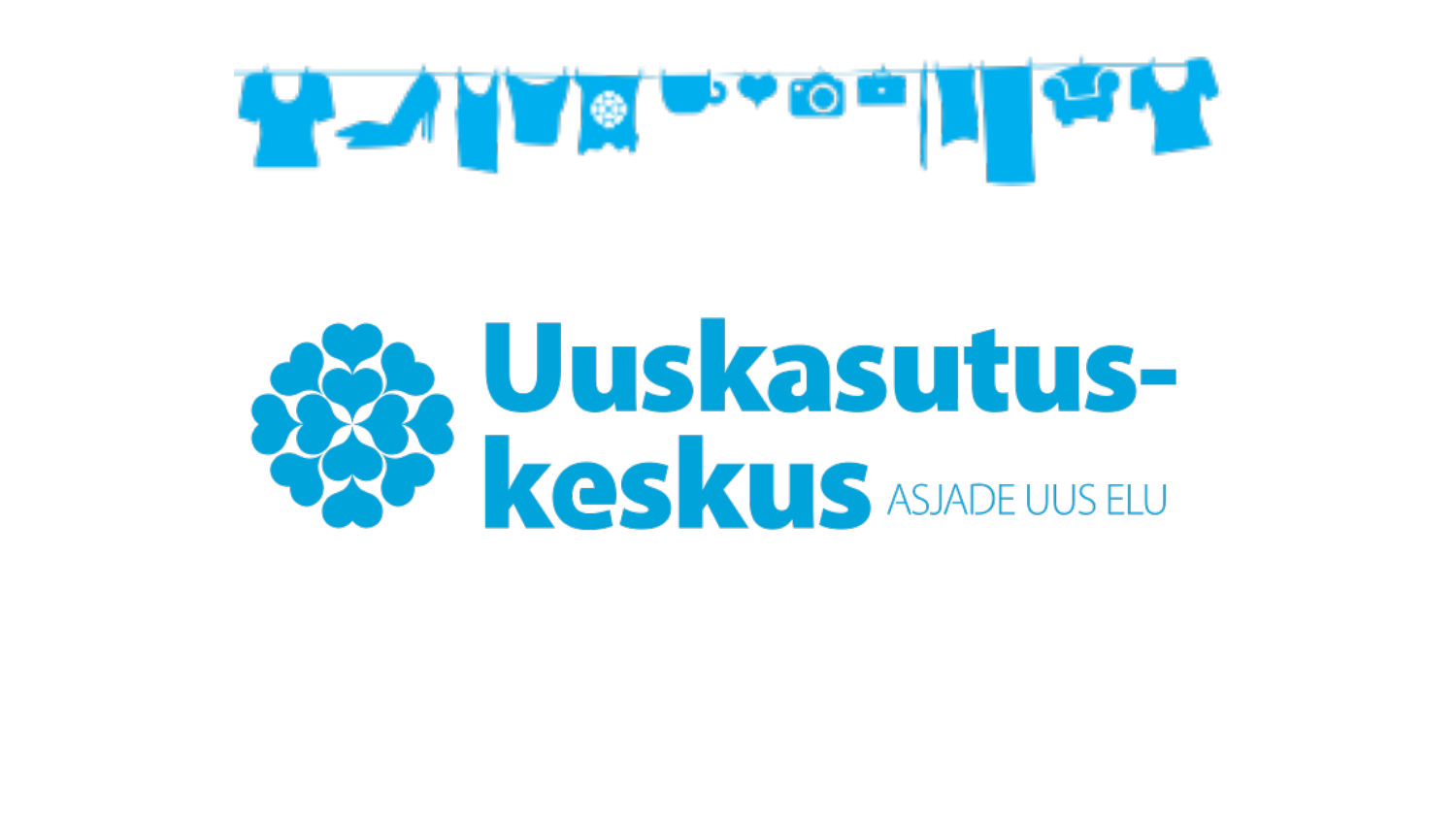## ABOUT US

- Non-profit organization founded in 2004
- Our goal put used things back in circulation and make re-use easily accessible and commonplace for everyone in Estonia
- We believe that things that are still usable, don't deserve to end up in a landfill
- We try to find a solution to overconsumption and overburdening landfills

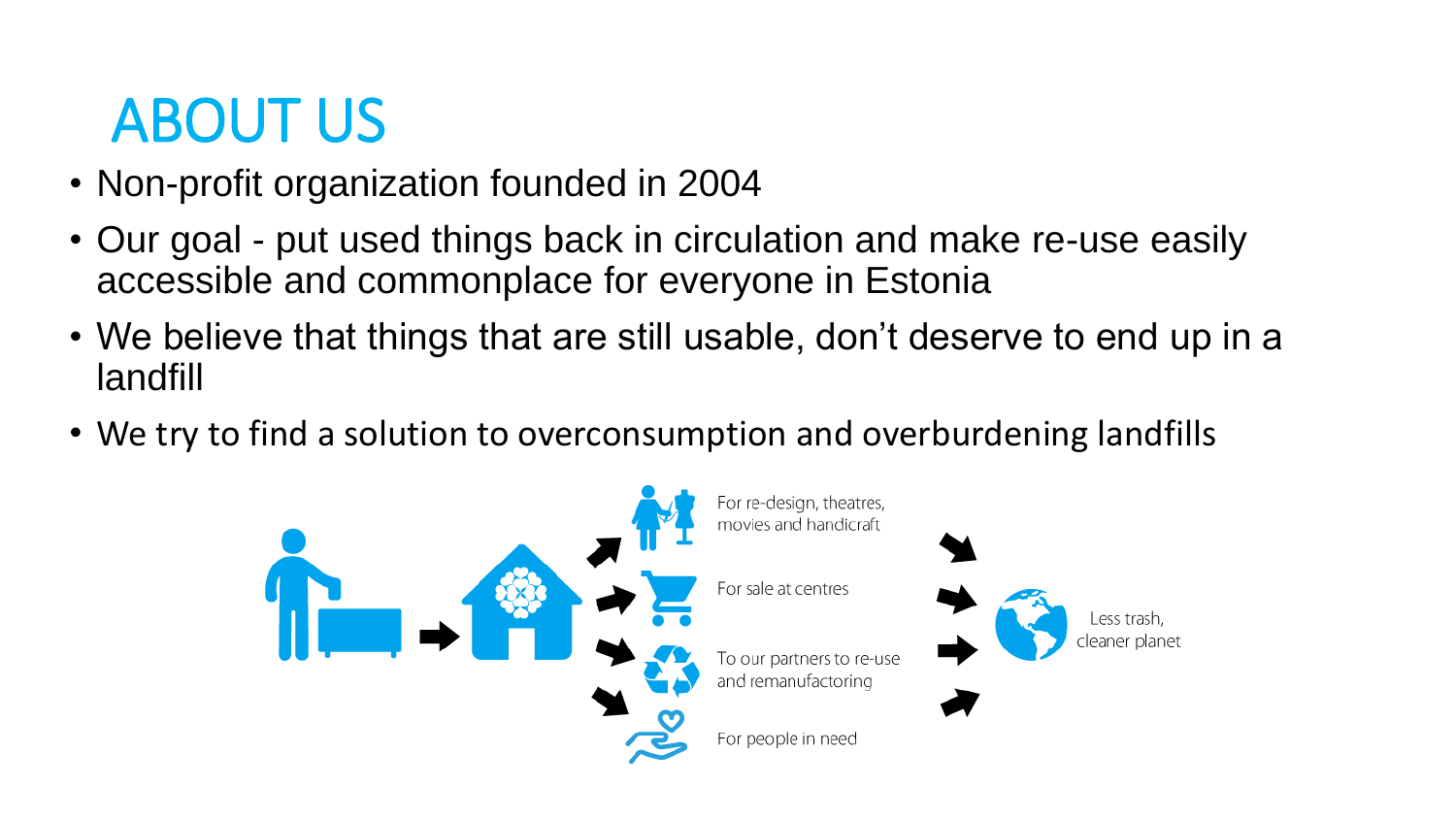## OUR CHALLENGE

- Each month 40 tons of textiles what we cannot send into circulation
- Quantities are growing
- Clothes and textiles what you cannot use for specific purposes (too worn, broken, dirty)
- Right now there are no current solution in Estonia to send those kind of textiles into circulation
- We are looking for solutions to keep those kind of materials in circulation since sending into landfill would be the last option

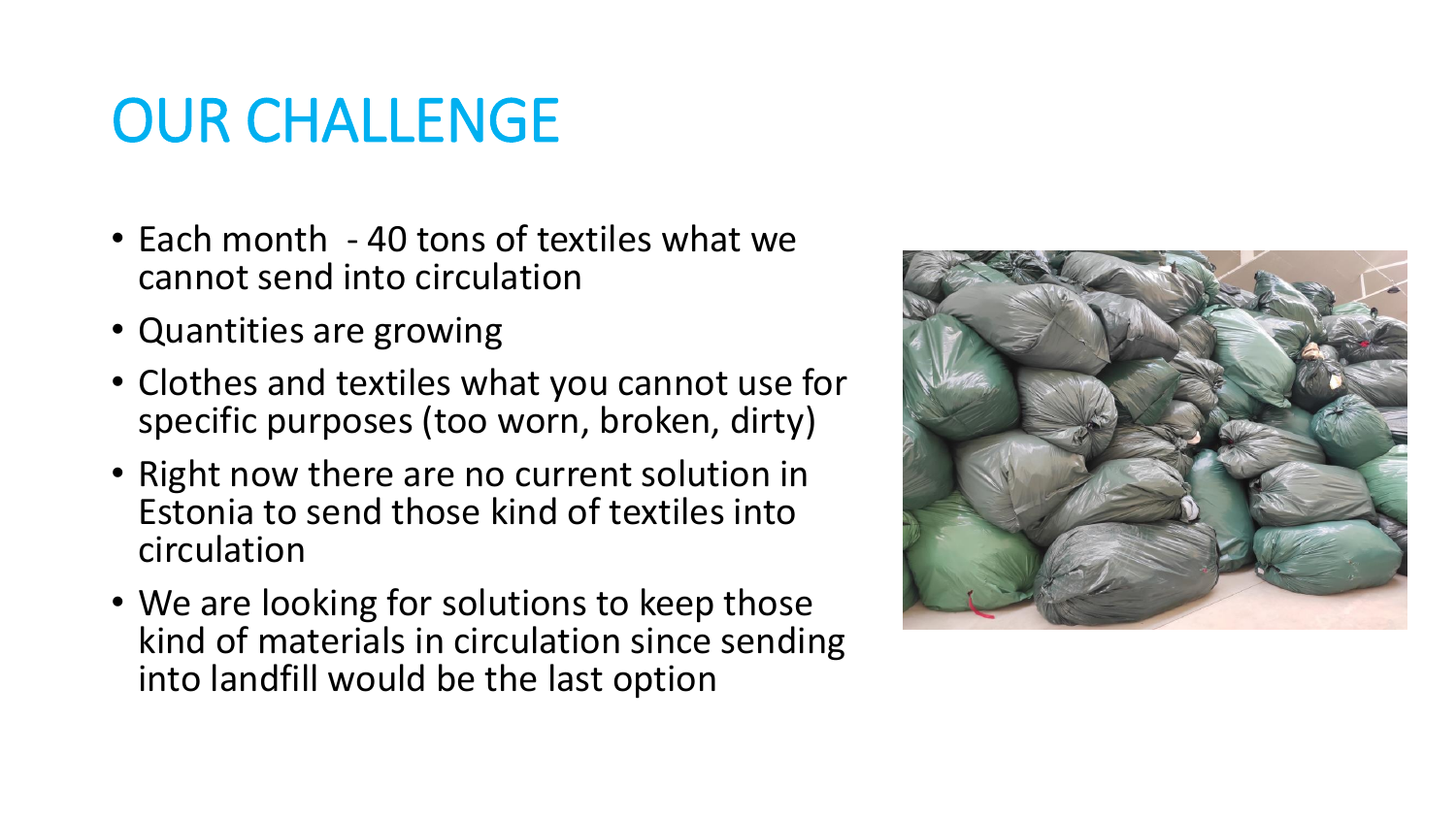### LOOKING FOR…

- Partners who can also proceed with lower quality textiles
- Recycling industry/ recycling facilities/ markets
- Partners who are interested in some materials
- We are open for pilot projects new technologies and business models
- Any suggestions and ideas

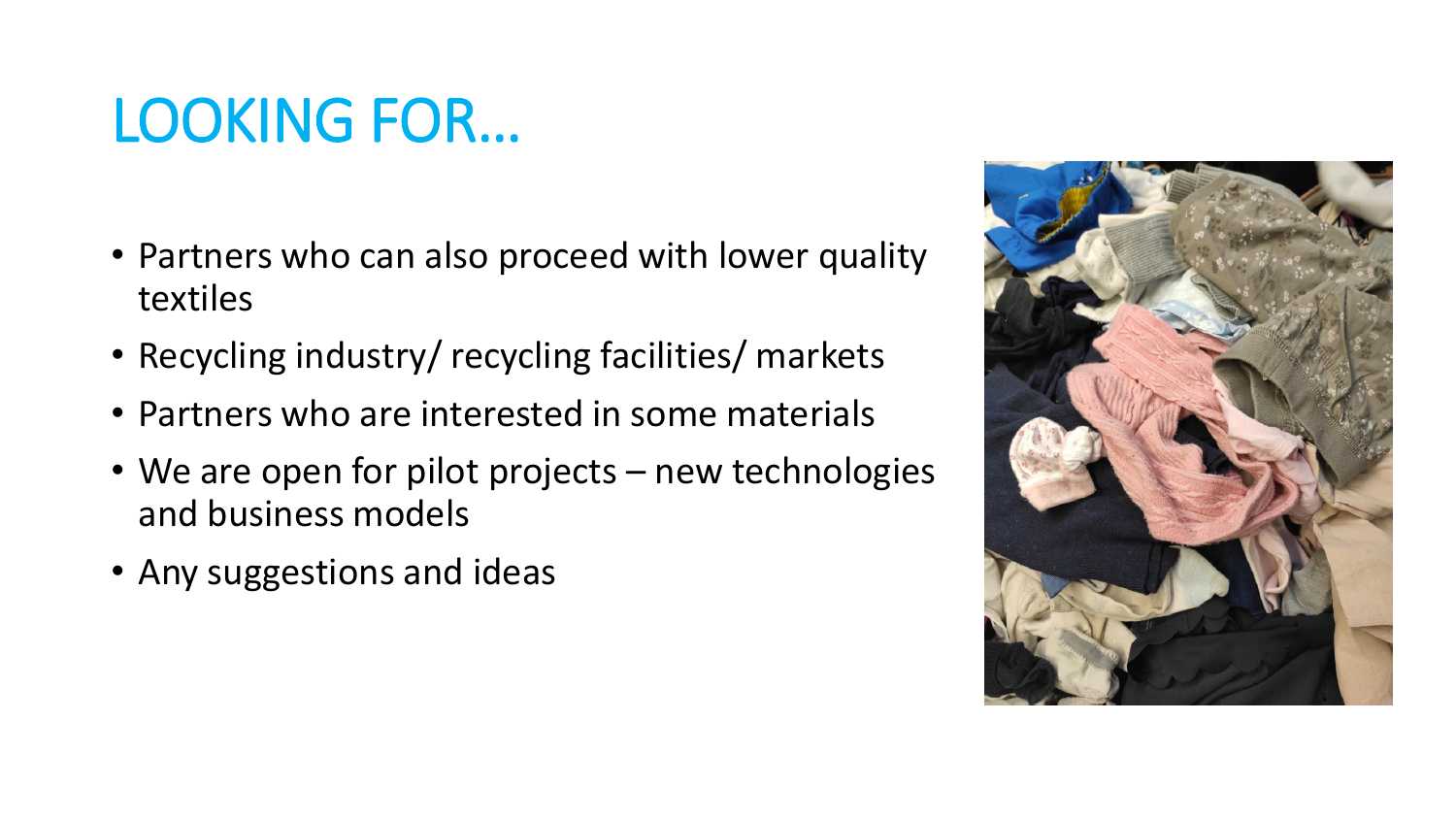### POLICY GOALS

- Establish a thriving recycling sector in the region
- Increase collaboration between industry stakeholders to increase reuse and recycling of used textiles
- Increase collaboration between municipal waste companies and reuse/recycling organisations to ensure reusable items in separate collection by municipalities find markets